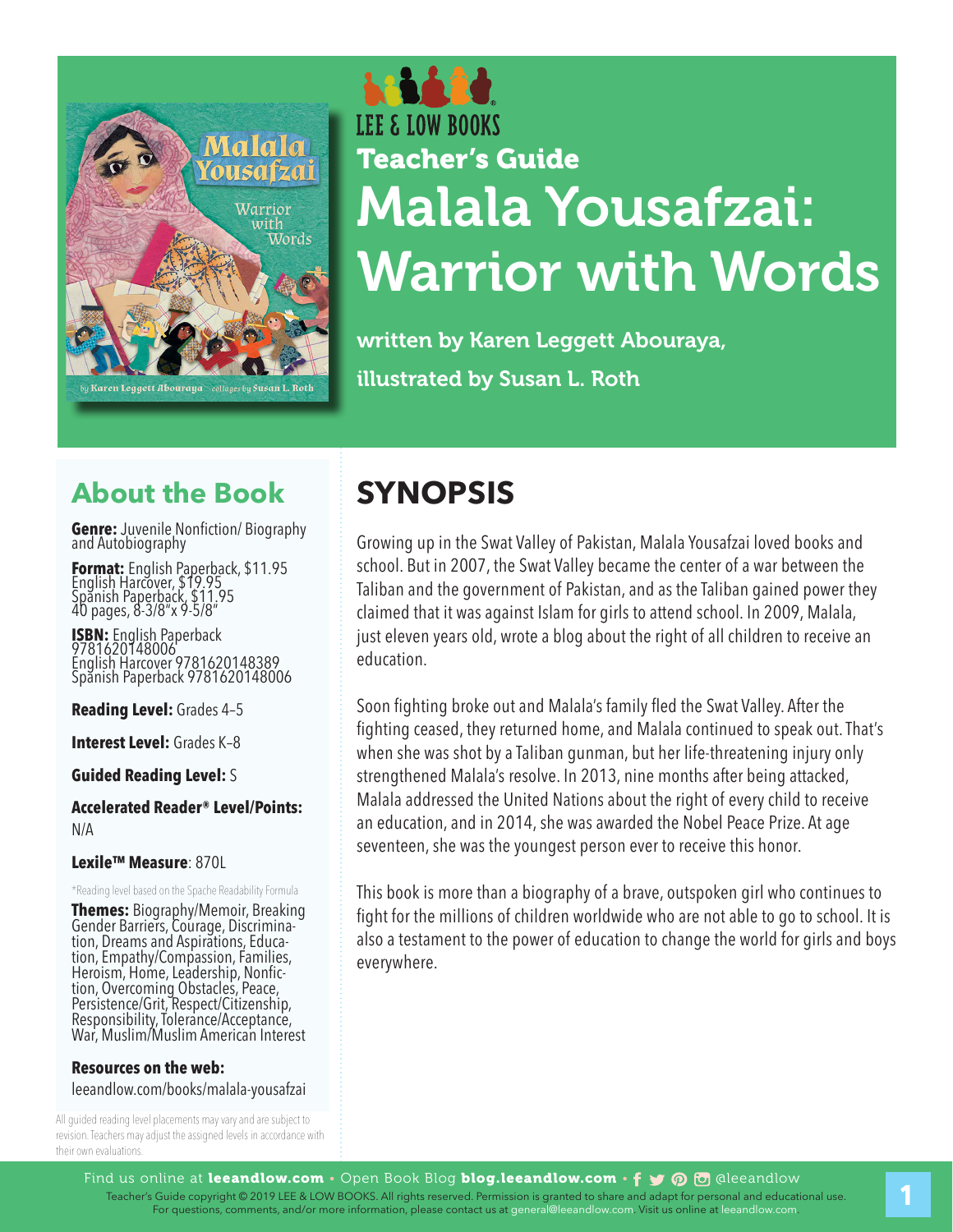

Teacher's Guide Pleeandlow.com/books/malala-yousafzai

## **BACKGROUND**

#### **Backmatter from Karen Leggett Abouraya**

The backmatter in *Malala Yousafzai: Warrior with Words* contains several different sections, as provided below.

#### **Pakistan**

The territories that are now Afghanistan, Pakistan, and India were once part of the British Empire. The British Parliament voted to end British control over India in 1947. Muhammad Ali Jinnah, a politician and lawyer, united Muslims in India and worked hard to create an independent homeland for his people. Later in 1947, the Islamic Republic of Pakistan was established as a majority Muslim country, and the Republic of India became a majority Hindu country.

At first Pakistan consisted of two areas, West Pakistan and East Pakistan, with India in the middle. There have been several wars between India and Pakistan, usually because of disagreements about borders. In 1971, as a result of another devastating war, East Pakistan became the independent nation of Bangladesh. West Pakistan then became known simply as Pakistan.

Malala Yousafzai and her family are Pashtun. Pashtuns are a mainly Muslim people who belong to about sixty different tribes living in Pakistan and Afghanistan.

#### **The Taliban**

*Talib* is the word for "student" in Arabic and Pashto, the language spoken by Pashtuns. The Taliban are Pashtuns who come from religious schools that teach a very strict, conservative form of Islam. Along with other groups, the Taliban fought to end control of Afghanistan by the former Soviet Union (now Russia). The conflict lasted from 1979 until 1996, when the Taliban took power in Afghanistan. They also wanted to control the parts of Pakistan where Pashtun Muslims lived, especially northern areas such as the Swat Valley.

In July 2009, the Pakistan Army announced that it had defeated the Taliban in Swat. People returned to Mingora and the Swat Valley. As of 2016, tourists were also returning to the valley to vacation and ski, but Pakistani soldiers still operate checkpoints going into and out of the area. There has also been some progress for girls and women. Swat has its first woman lawyer, and there is a women'sonly jirga, a traditional decision-making assembly of leaders, to help ensure justice for girls and women.

In spite of these developments, the Taliban remain in the Swat Valley and in other areas of Pakistan and Afghanistan.

#### **The Malala Fund**

The Malala Fund was founded in 2013 by Malala and her father, Ziauddin Yousafzai. Since then the fund has gained worldwide support from people of all ages and backgrounds.

The fund works "for a world where every girl can learn and lead without fear." The first director of the fund was Shiza Shahid, another young Pakistani woman. She graduated from Stanford University in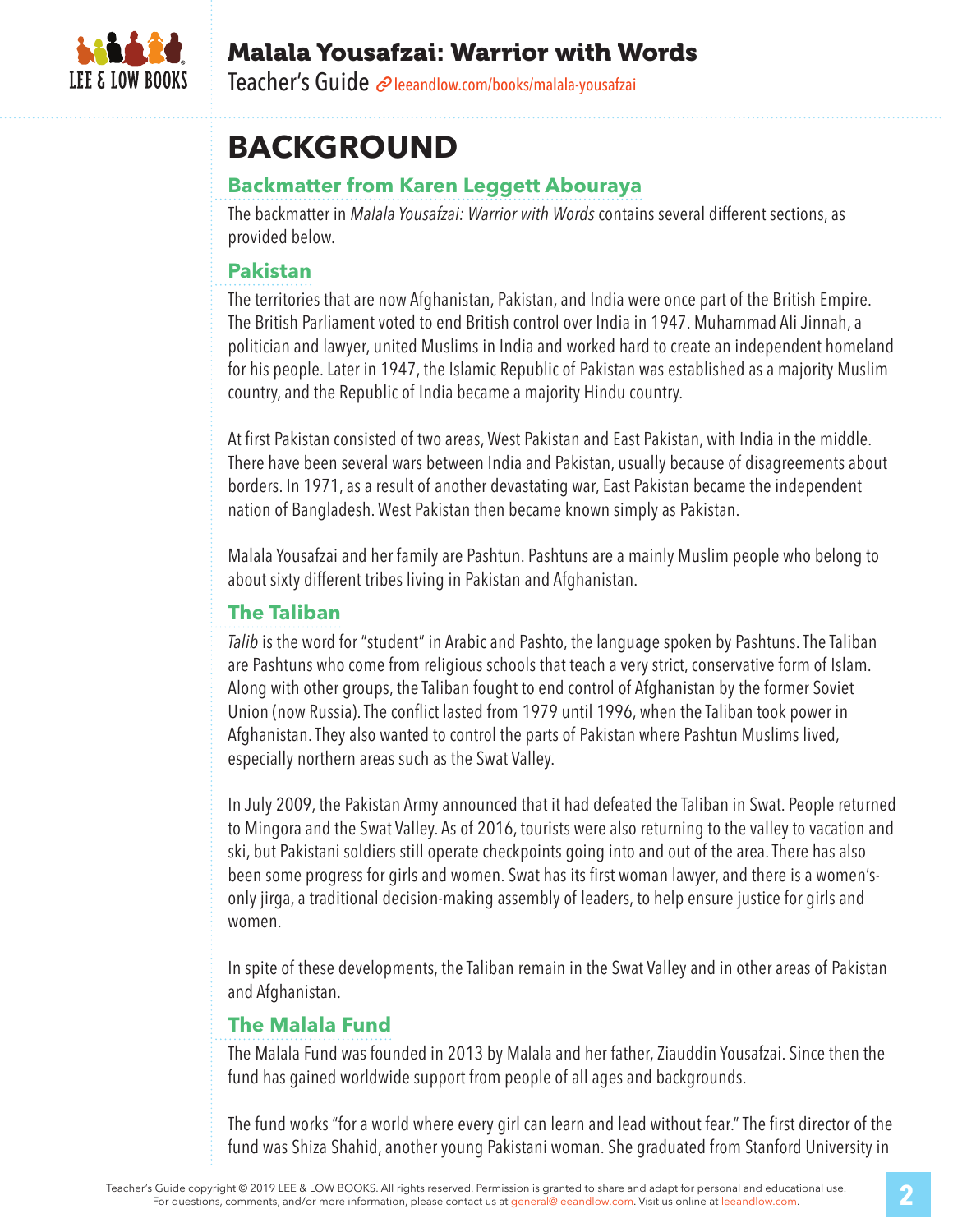

Teacher's Guide Pleeandlow.com/books/malala-yousafzai

the United States and once organized a summer camp for Malala and other girls in the Swat Valley. Shiza has said, "Teaching someone you know who isn't going to school or helping someone who is suffering or focusing your career on what you believe will make a difference in the future. We all have ways to make a difference."

On the Malala Fund's website, it says that 130 million girls were out of school in 2017. One way the fund is trying to improve this situation is through its Gulmakai Network. It is named after Gul Makai, the name Malala used when she blogged for the BBC in 2009. The network supports and gives grants of money to "Gulmakai champions," people who are working hard to help more girls go to high school in developing countries around the world. Gulail Ismail was one of the first Gulmakai champions. When she was sixteen years old, she co-founded Aware Girls with her sister. Gulalai used her grant to strengthen girls' leadership skills, research barriers to girls' education, and advocate for changes to help make twelve years of schooling available to all girls in Pakistan.

Another way the Malala fund is helping girls' education is through the building of schools. In 2018, a new school for girls opened in the Shangla district of Pakistan. The school building as well as books, students' uniforms, and teachers' salaries were paid for with Malala's Nobel Peace Prize money.

Also in 2018, the computer company Apple Inc. became the Malala Fund's first corporate partner. With Apple's support, the fund will double the number of grants given through the Gulmakai Network. The partnership will also help the Malala Fund expand its efforts to India and Latin America by providing enough financing for 100,000 girls to go to high school (https://www.malala.org/).

#### **Taking Action**

About 263 million children and teenagers are not in school around the world, according to the United Nations Educational, Scientific and Cultural Organization (UNESCO). These are the children Malala and the Malala Fund are helping. Many other organizations, such as those listed below, are also working to help girls and boys get to school, and several offer opportunities for you to get involved. Some of the organizations were even started by young people!

**The Swat Relief Initiative (SRI)** works in the Swat Valley of Pakistan to improve health, educational, environmental, and economic opportunities for children and women. It is led by Zebu Jilani, granddaughter of the last ruler of Swat before it became a province of Pakistan. The SRI's goal is to place 20,000 children who are not in school in classes by the year 2020 (http:// swatreliefinitiative.org/index.html).

**The Youth Activism Project**, founded in 1992, supports community action led by young people. Anika Manzoor, who was also involved with School Girls Unite, is now the executive director of this organization. Anika says she was inspired to take action by Malala's "eloquence, her bravery, and steadfast commitment to education in the face of fire." The Youth Activism Project promotes leadership and encourages groups led by young people of all ages in the United States and abroad to work together, locally and globally, to find solutions to problems about which they care deeply (https://youthactivismproject.org/).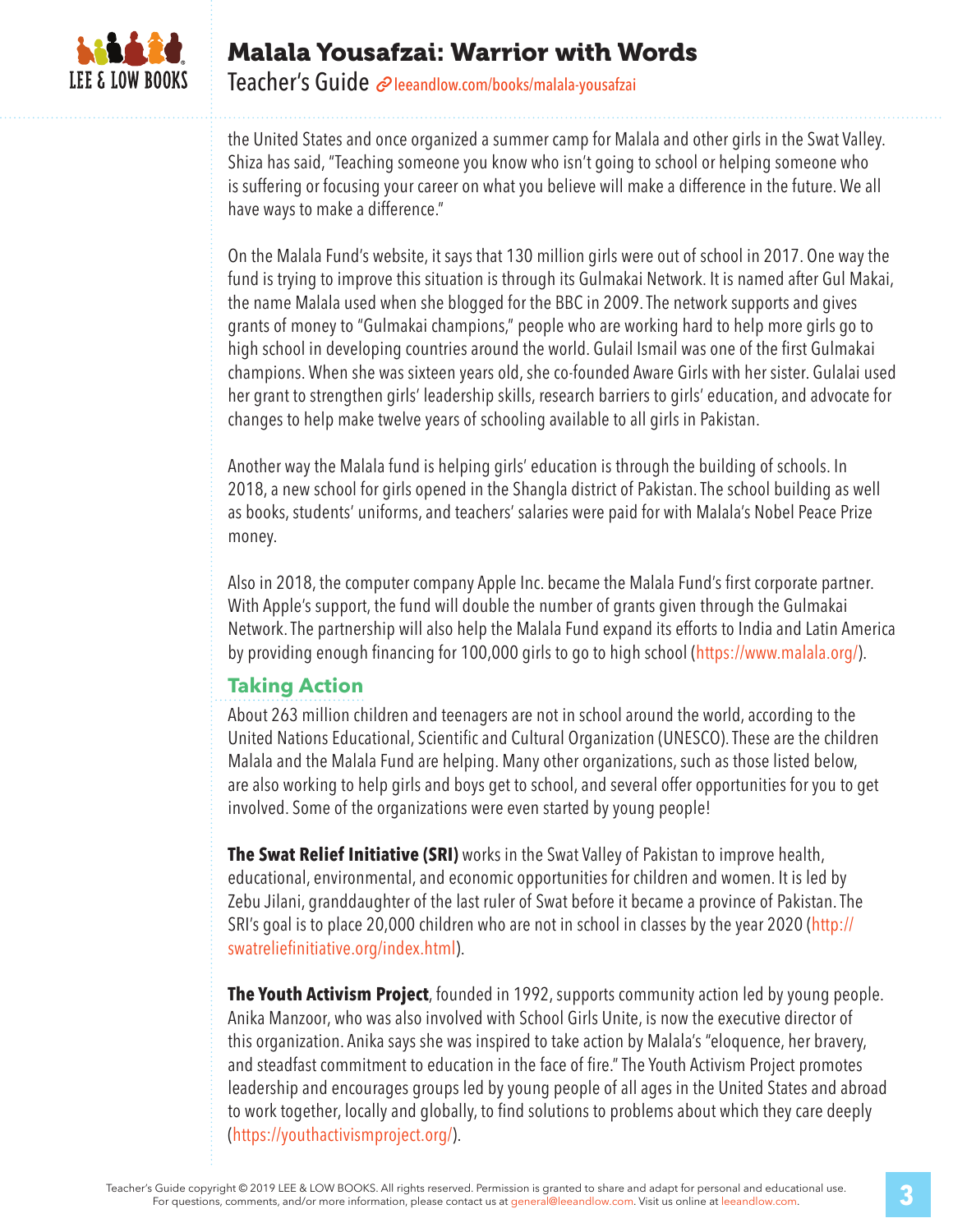

Teacher's Guide Pleeandlow.com/books/malala-yousafzai

**School Girls Unite (SGU)** is an initiative of the Youth Activism Project. It was started in 2004 by middle school girls in Maryland who talked with young women from the African country of Mali about the unfair treatment of girls in many poor countries. To encourage other girls to take action, SGU has created two guides: *Girls Gone Activist!* and *The Activist Gameplan* (https://schoolgirlsunite. org/).

**Theirworld** is an organization that works to create "a brighter future for every child" around the world. Members work in underdeveloped countries to save the lives of babies and improve their health. They also provide educational opportunities for refugee children (https://theirworld.org/).

**Girl Up**, a United Nations Foundation campaign, started in 2010 as a movement to offer girls in the United States a chance to become world leaders. It has since taken on an international focus. Girl Up provides money to programs in developing countries that support the education, health, safety, and leadership efforts of girls (https://www.girlup.org/).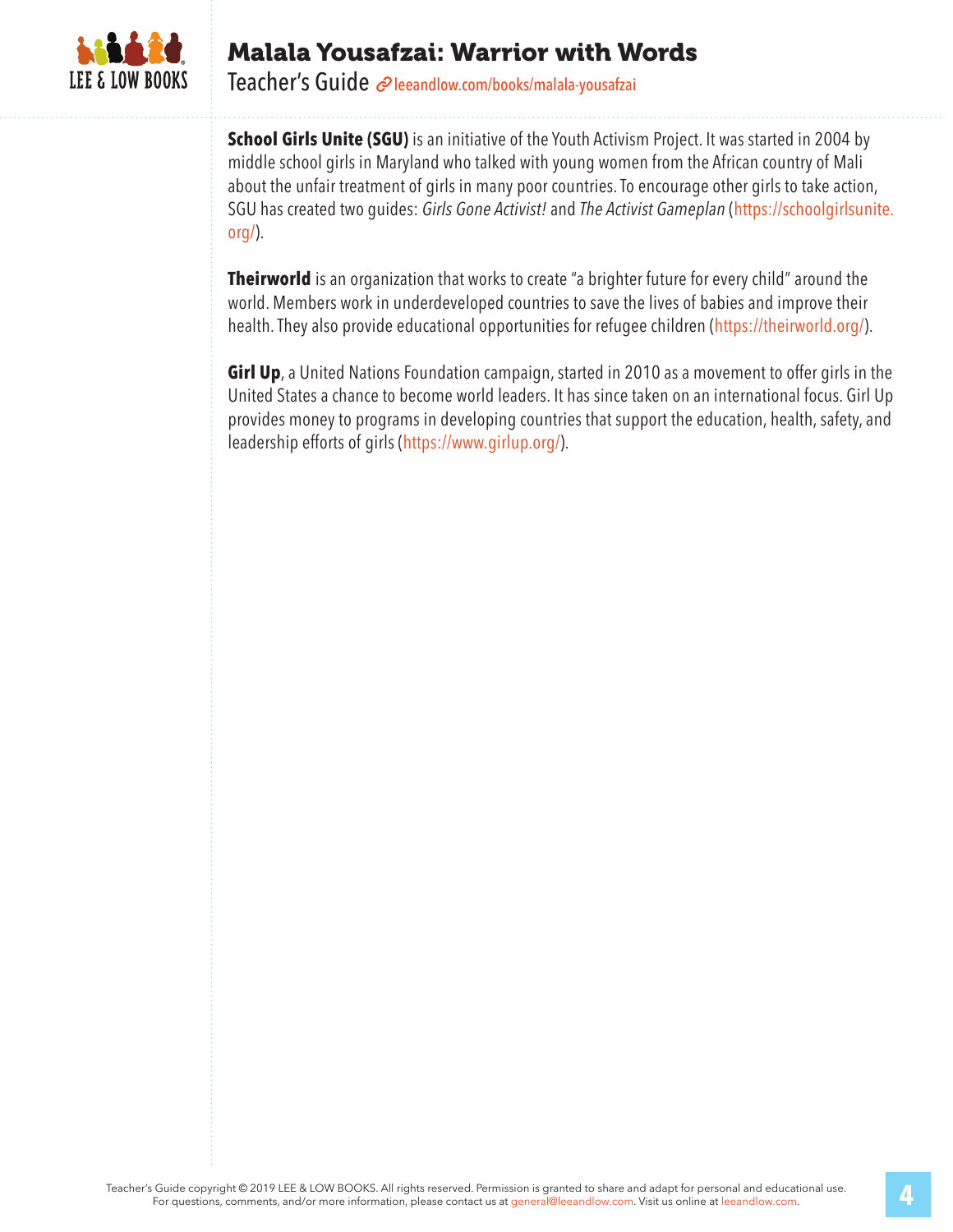

Teacher's Guide Pleeandlow.com/books/malala-yousafzai

## **BEFORE READING**

#### **Prereading Focus Questions**

(Reading Standards, Craft & Structure, Strand 5 and Integration of Knowledge & Ideas, Strand 7) (Speaking & Listening Standards, Comprehension & Collaboration, Strands 1 and 2)

Before introducing this book to students, you may wish to develop background knowledge and promote anticipation by posing questions such as the following:

- Have you heard of Malala Yousafzai? What do you know about her?
- What do you think the phrase "Warrior with Words" means?
- What does education mean to you? What does it mean to have the right to an education? Do people have a legal right to an education? Who in the world today still does not have the right to an education?
- What does it mean to be brave? Think about a time when you had to be brave. What did you do? How did you feel?
- What does it mean to stand up for what you believe is right? What are some instances in history where people stood up for what they believed in even though they encountered adversity and opposition?

### **Exploring the Book**

(Reading Standards, Key Ideas & Details, Strand 1; Craft & Structure, Strand 5; and Integration of Knowledge & Ideas, Strand 7) (Speaking & Listening Standards, Comprehension & Collaboration, Strands 1 and 2)

- Book Title Exploration: Talk about the title of the book, *Malala Yousafzai: Warrior with Words*. Ask students why they think the subtitle "Warrior with Words" is an important part of the title. Then ask students what they think this book will most likely be about and whom the book might be about. What do they think might happen? What information do they think they might learn? What makes them think that?
- Read Karen Leggett Abouraya and Susan L. Roth's biographies: Read about author Karen Leggett Abouraya and illustrator Susan L. Roth prior to engaging with the book.
- Encourage students to stop and jot down thoughts and questions in their reading notebooks during the read-aloud when they: learn new information, see a powerful image, have an emotional reaction, have an idea, have a question, or hear new words.
- Have students quickly write a feeling in their notebooks during reading. After reading, ask students why they wrote down that feeling and have them write a journal entry about it.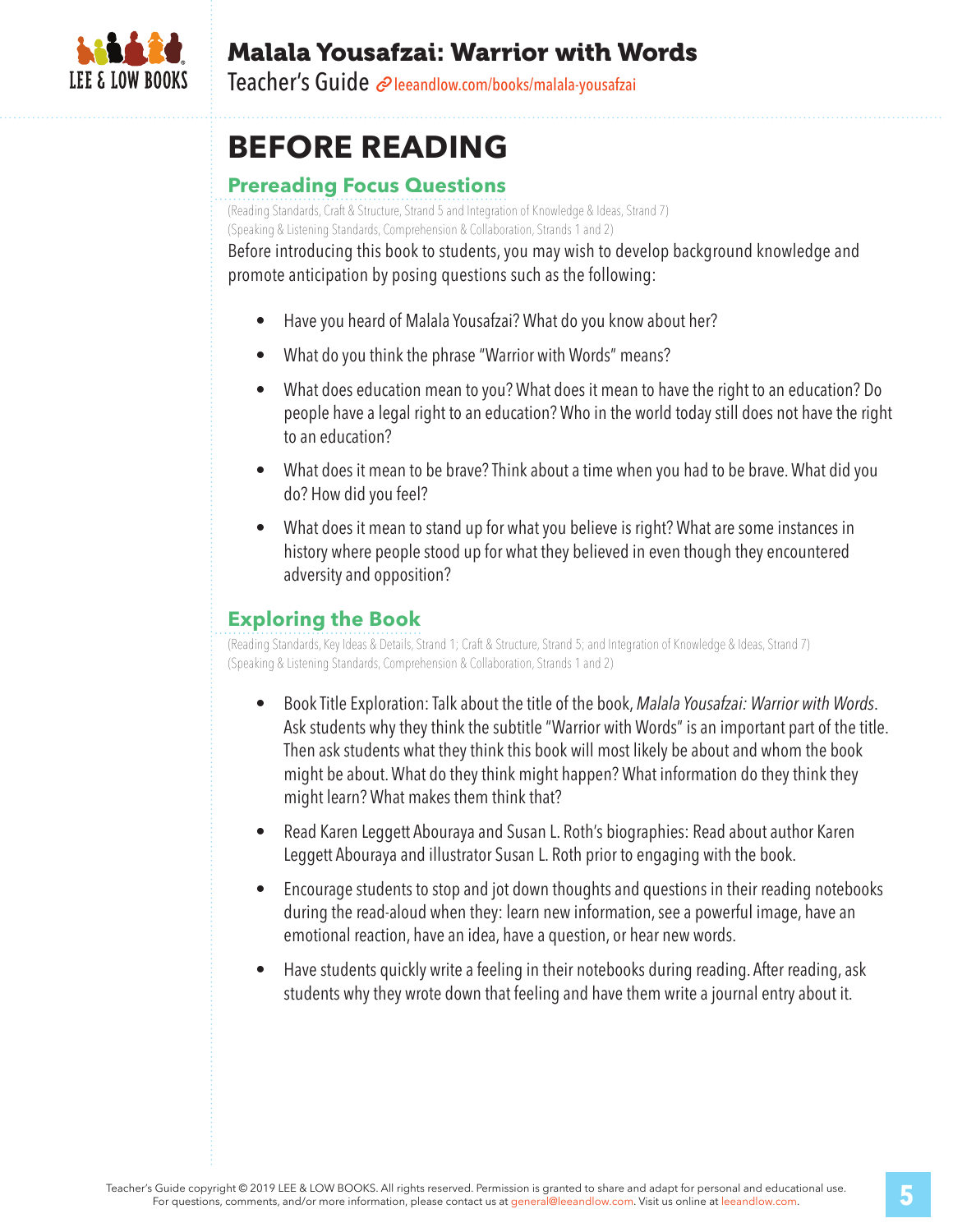

Teacher's Guide Pleeandlow.com/books/malala-yousafzai

#### **Setting a Purpose for Reading**

(Reading Standards, Key Ideas & Details, Strands 1–3)

Have students read to find out:

- who Malala Yousafzai is and how she became an important figure
- how education influenced Malala's life
- how Malala overcame the obstacles she faced
- who helped Malala throughout her life so she could pursue her activism
- why Malala demonstrated persistence and courage in the face of danger and life-threatening situations
- what Malala's impact is on education and girls'/women's rights today

Encourage students to consider why the author, Karen Leggett Abouraya, would want to share this story about Malala Yousafzai with young people.

Students may also write down some questions of their own that they think the story might answer.

# **VOCABULARY**

(Reading Standards, Craft & Structure, Strand 4) (Language Standards, Vocabulary Acquisition & Use, Strands 4–6) (Speaking & Listening Standards, Comprehension & Collaboration, Strands 1 and 2)

The story contains several content-specific and academic words and phrases that may be unfamiliar to students. Based on students' prior knowledge, review some or all of the vocabulary below. Encourage a variety of strategies to support students' vocabulary acquisition: look up and record word definitions from a dictionary, write the meaning of the word or phrase in their own words, draw a picture of the meaning of the word, create a specific action for each word, list synonyms and antonyms, and write a meaningful sentence that demonstrates the definition of the word. (Many of the Spanish words can be found in the book glossary, but there are also some that are not included. Students could be encouraged to create a log of these words—they will not be listed here.)

#### **Content Specific**

United Nations, Mingora, Swat Valley, Pakistan, Maiwand, Taliban, Urdu, British Broadcasting Corporation (BBC), Gul Makai, Shangla, National Youth Peace Prize, Birmingham, Malala Fund, Nobel Peace Prize, Kailash Satyarthi, University of Oxford, Girl Power Trip

#### **Academic**

nation, valleys, shimmering, blog, destruction, weep, chaos, destroyed, miraculously, hopelessness, ambitions, voiceless, denied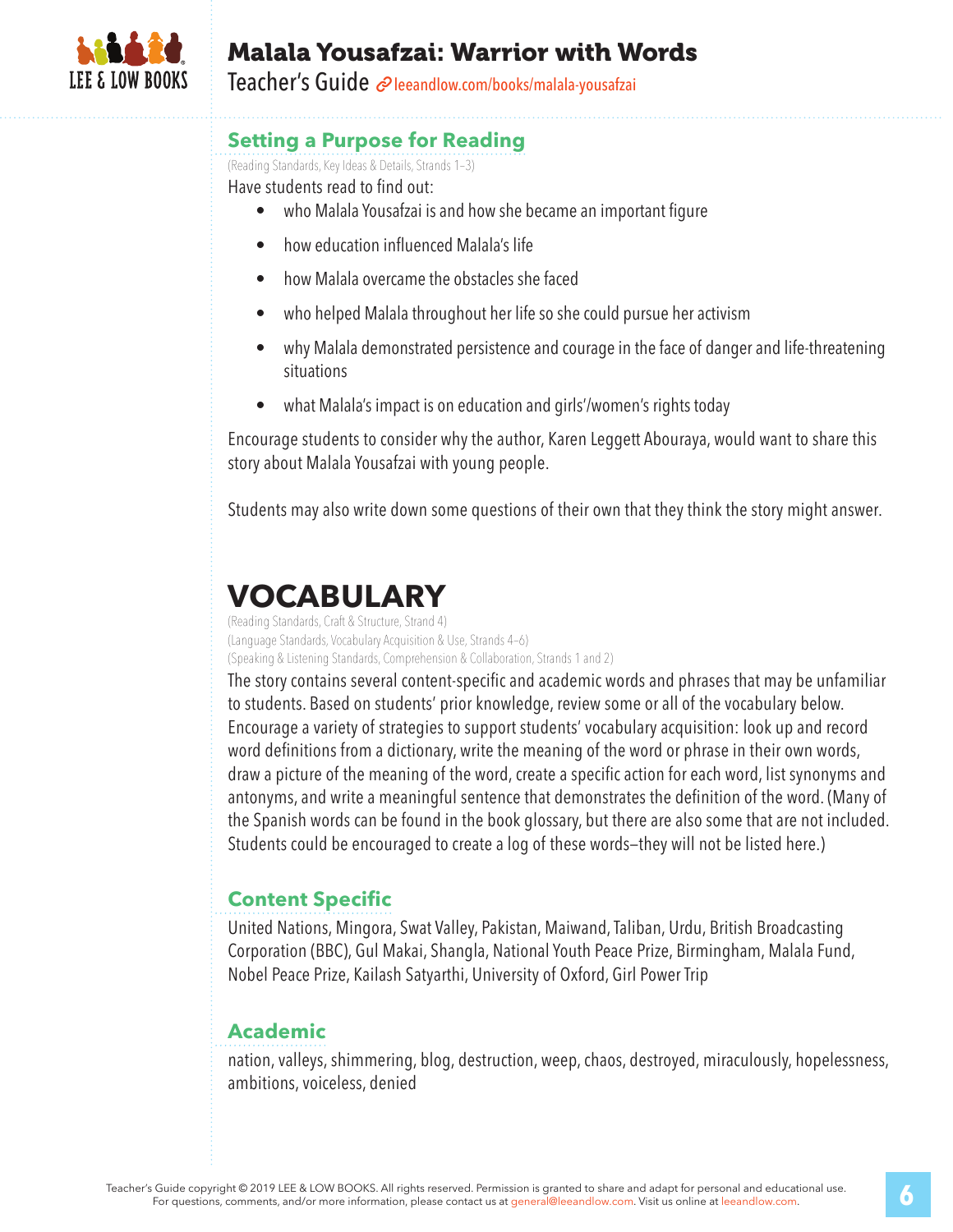

Teacher's Guide Pleeandlow.com/books/malala-yousafzai

# **AFTER READING**

#### **Discussion Questions**

After students have read the book, use these or similar questions to generate discussion, enhance comprehension, and develop appreciation for the content. Encourage students to refer to passages and/or illustrations in the book to support their responses. **To build skills in close reading of a text, students should cite textual evidence with their answers.**

### **Literal Comprehension**

(Reading Standards, Key Ideas & Details, Strands 1–3)

- (Speaking & Listening Standards, Comprehension & Collaboration, Strands 1–3 and Presentation of Knowledge & Ideas, Strand 4)
	- **1.** How did Malala celebrate her sixteenth birthday?
	- **2.** What event took place in July 2013? Where was Malala and what was she doing?
	- **3.** Where was Malala born?
	- **4.** Who was Malala named after?
	- **5.** What did Malala like to do as a young girl?
	- **6.** What was the Swat Valley like?
	- **7.** What was happening in the Swat Valley in 2007?
	- **8.** What did the Taliban leaders say about girls going to school?
	- **9.** How did Malala's father react to the Taliban's restrictions? What did he encourage Malala to do?
	- **10.** What was Malala's blog name? Why did she use this name instead of her own name?
	- **11.** Why were Malala and her classmates told to not wear colorful clothes?
	- **12.** What did the Taliban require of women in the community? What did Malala write about it?
	- **13.** What happened just before January 15, 2009?
	- **14.** Why did Malala's family leave the Swat Valley? Where did they go?
	- **15.** How had the Swat Valley change by the time Malala and her family returned?
	- **16.** What did Malala win in 2011? What did she say when she won?
	- **17.** What happened to Malala on October 9, 2012?
	- **18.** What did Malala say when she spoke at the United Nations in 2013?
	- **19.** In what country did Malala go back to school?
	- **20.** What is the Malala Fund? Who started it?
	- **21.** What prize was Malala awarded in 2014? How was this award significant? What did she say when she won the award?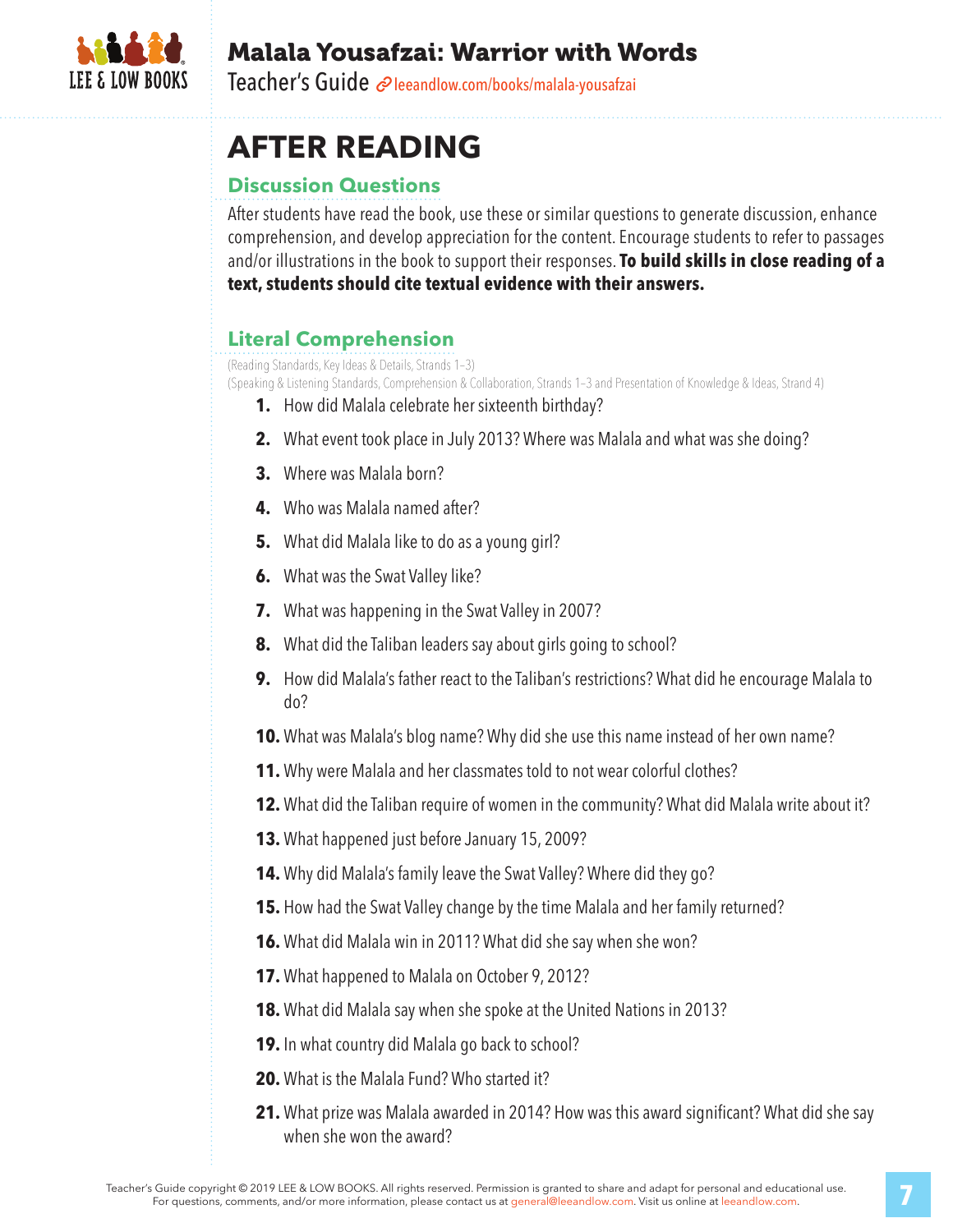

Teacher's Guide Pleeandlow.com/books/malala-yousafzai

**22.** Where did Malala travel to before her studies at the University of Oxford began? Whom did she meet with and how did these meetings inspire her work?

### **Extension/Higher Level Thinking**

(Reading Standards, Key Ideas & Details, Strands 2 and 3 and Craft & Structure, Strands 4 and 6)

(Speaking & Listening Standards, Comprehension & Collaboration, Strands 1–3 and Presentation of Knowledge & Ideas, Strand 4)

- **1.** After reading the book, what do you think is the significance of the title *Malala Yousafzai: Warrior with Words*?
- **2.** Why does Malala believe that education will lead to a better future? How does education change and improve the lives of children everywhere? Why do you think Malala is inspired to help efforts to provide education to children all over the world?
- **3.** What was the role of family and community in helping Malala recover and dedicate her life to education?
- **4.** How were Malala's mother and father influential in her life? How did they support and inspire her from the time she was a young girl?
- **5.** How would you describe Malala to a person who had never heard of her before? What are some qualities you would use to describe Malala? What are the most important things to say when explaining Malala's life and mission?
- **6.** Explore the structure of the text. Was it written as chronology, comparison, cause/effect, or problem/solution? Why do you think the author made this choice? How does it compare to other picture book biographies or nonfiction texts you have read?
- **7.** How did Malala demonstrate perseverance, despite her injury and the obstacles the Taliban placed in her way? Why do you think Malala continued to fight for what she believed in, despite the incredibly dangerous risks?
- **8.** The quote on the back cover of *Malala Yousafzai: Warrior with Words* is a quote from Malala: "Education is our basic right." How did the meaning of education change for you after reading *Malala Yousafzai: Warrior with Words*? Why?

### **Reader's Response**

(Writing Standards, Text Types & Purposes, Strands 1–3 and Production & Distribution of Writing, Strands 4–6) Use the following questions and writing activities to help students practice active reading and personalize their responses to the book. **Suggest that students respond in reader's response journals, essays, or oral discussion.** You may also want to set aside time for students to share and discuss their written work.

- **1.** What do you think is the author's and Malala's message to the reader? Think about possible motivations behind Abouraya's intentions to write the book and Malala's own writings and current work. What do you think each person wanted to tell young readers?
- **2.** Have students make a text-to-self connection. What kind of connections did you make from this book to your own life? What do Malala's experiences, thoughts, and feelings mean to you? Have you fought for anything you believed in that was meaningful to you? What are some ways you express yourself after an emotional event? How do you stand up for yourself if you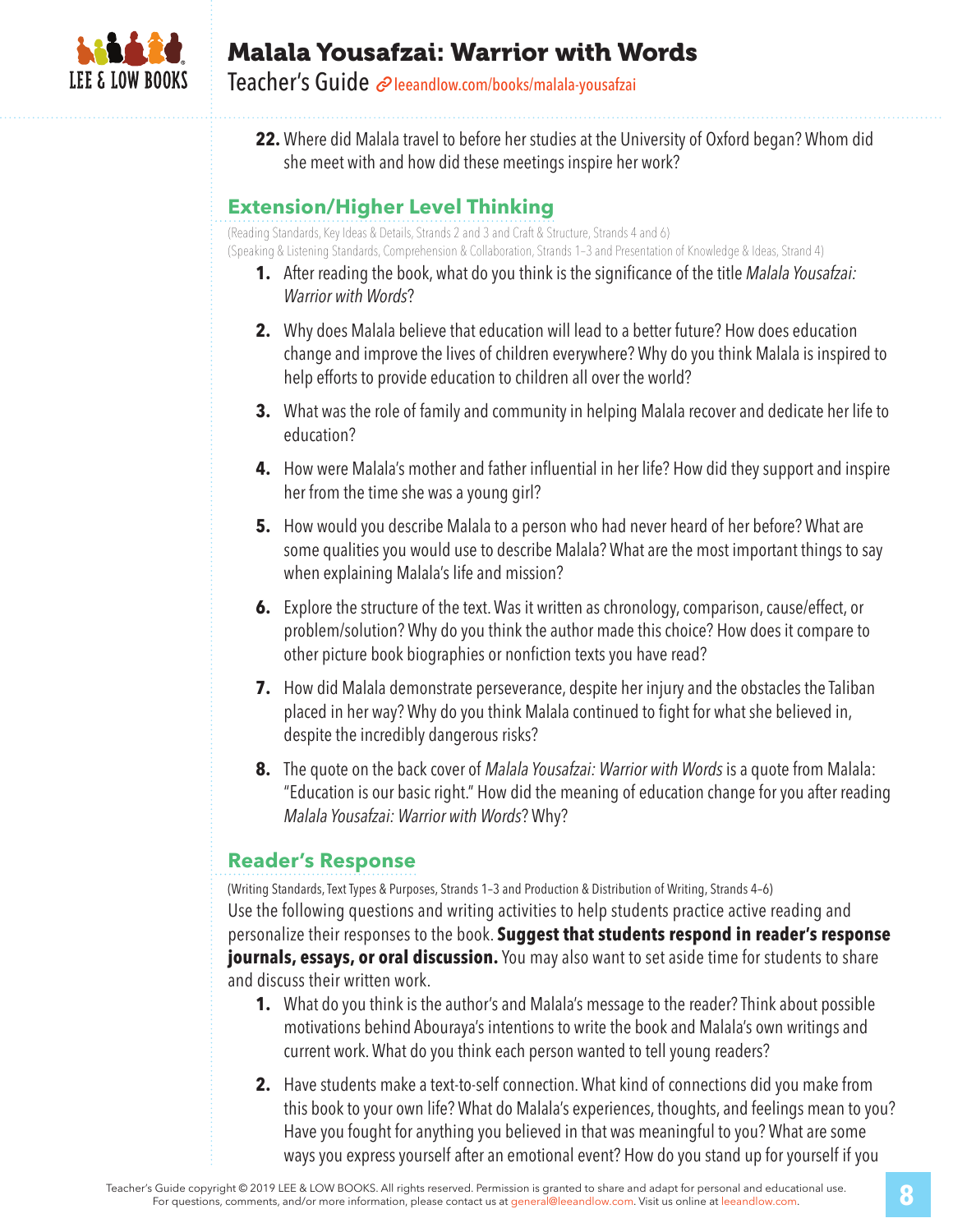

Teacher's Guide Pleeandlow.com/books/malala-yousafzai

feel like you've been wrongfully treated?

- **3.** Have students make a text-to-text connection. Did you think of any other books you've read while you were reading *Malala Yousafzai: Warrior with Words*? Why did you make those connections?
- **4.** Have students make a text-to-world connection. What kind of connections did you make from this book to what you have seen in the world or on the news? Why did *Malala Yousafzai: Warrior with Words* make you think of that?
- **5.** How has reading *Malala Yousafzai: Warrior with Words* impacted your understanding of education and basic rights? What are some other ways people define education? How would you define education? Why is education important?
- **6.** Malala's father and mother were supportive of her throughout her life. What does community mean to you? Think of the people in your life who you look to for guidance and support. How do these people support and help you? How have these people helped you overcome obstacles and challenges?
- **7.** Is there a change that students would like to see in their school or community? How can students begin advocating for that change? Students can write a response, and then can work with a partner or in small groups in initiating that change. What do they need in order to get started? How can they be effective in making change?

### **ELL Teaching Activities**

(Speaking & Listening Standards, Comprehension & Collaboration, Strands 1–3 and Presentation of Knowledge & Ideas, Strands 4–6) (Language Standards, Vocabulary Acquisition & Use, Strands 4–6)

These strategies might be helpful to use with students who are English Language Learners.

- **1.** Assign ELL students to partner-read the story with strong English readers/speakers. Students can alternate reading between pages, repeat passages after one another, or listen to the more fluent reader.
- **2.** Have each student write three questions about the story. Then let students pair up and discuss the answers to the questions.
- **3.** Depending on students' level of English proficiency, after the first reading have students work in pairs to retell either the plot of the story or key details. Then ask students to write a short summary, synopsis, or opinion about what they have read.
- **4.** Have students give a short talk about why Malala Yousafzai is an important figure and why they admire her.
- **5.** Have students illustrate a goal or dream of their own and why it's important to them.
- **6.** Have students give a short talk about what they think Malala's message is.
- **7.** The book contains several content-specific and academic words that may be unfamiliar to students. Based on students' prior knowledge, review some or all of the vocabulary. Expose English Language Learners to multiple vocabulary strategies. Have students make predictions about word meanings, look up and record word definitions from a dictionary, write the meaning of a word or phrase in their own words, draw a picture of the meaning of the word,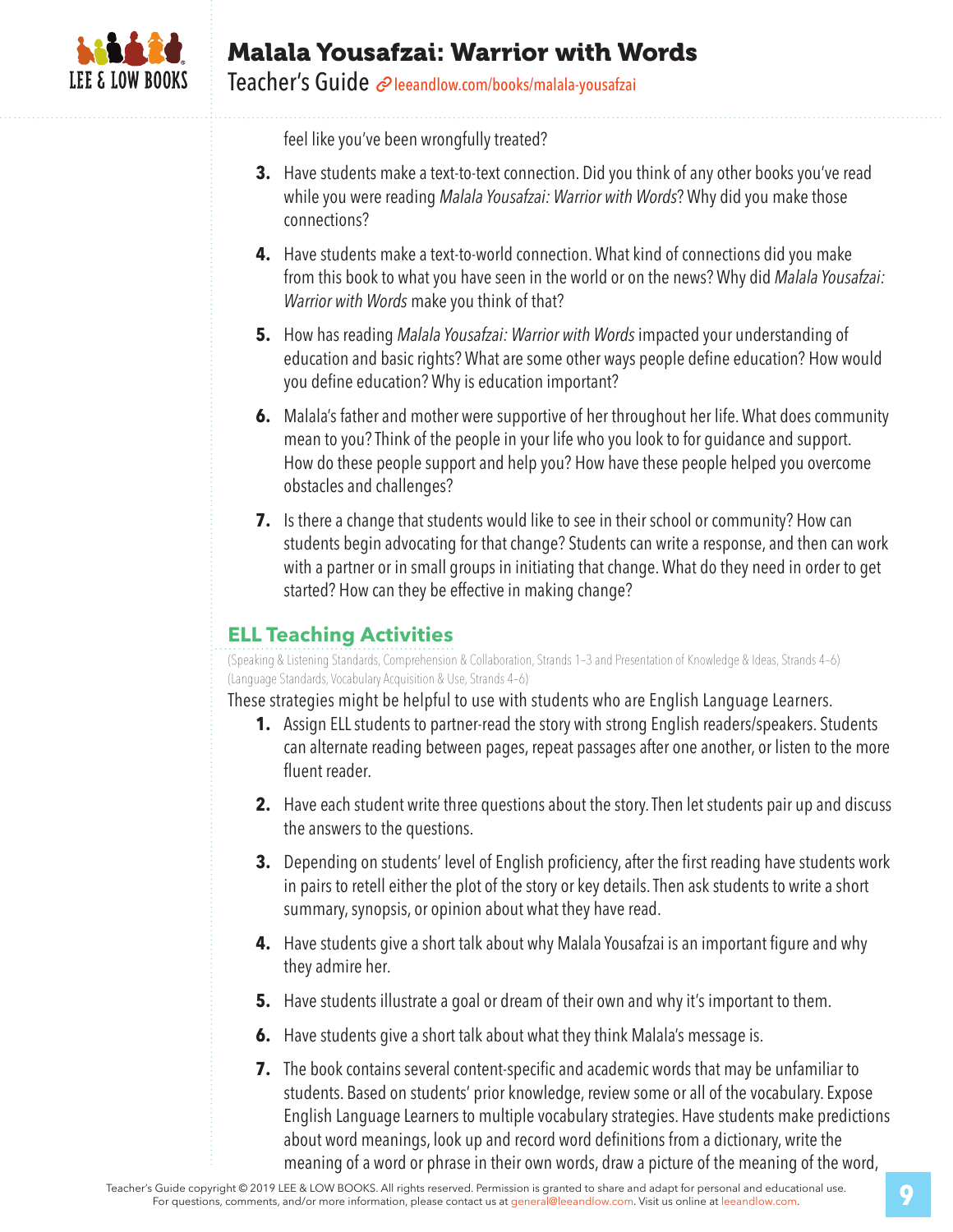

Teacher's Guide Pleeandlow.com/books/malala-yousafzai

list synonyms and antonyms, create an action for each word, and write a meaningful sentence that demonstrates the definition of the word.

- **8.** Link concepts of persistence, such as Malala continuously seeking to find ways to ensure everyone has the right to an education, to the student's learning of a new language.
- **9.** Complete frequent checks of understanding.
- **10.** Read aloud a sentence and have students repeat the sentence after you, pointing to each word as they speak.

### **Social and Emotional Learning**

(Reading Standards, Key Ideas & Details, Strands 1-3 and Craft & Structure, Strands 4-6) (Speaking & Listening Standards, Comprehension & Collaboration, Strands 1–3 and Presentation of Knowledge & Ideas, Strand 4) (Writing Standards, Text Types & Purposes, Strands 1–2 and Production & Distribution of Writing, Strands 4–6) (Language Standards, Vocabulary Acquisition & Use, Strands 6)

Social and emotional learning involves being aware of and regulating emotions for healthy development. In addition to understanding one's own feelings, strong socio-emotional development allows individuals to develop empathy for others and to establish and maintain relationships.

Use the following prompts to help students study the socio-emotional aspects of this book.

- **1.** Malala experienced sexism because she is a female who wanted an education. How do you respond to sexism when you experience it yourself and/or when you see it happening to others?
- **2.** In what ways was Malala able to be persistent and resilient to continue reaching her ultimate goal? Show evidence from the book and track the different steps she has taken to advocate for education rights for all people across the world.
- **3.** Which illustration in *Malala Yousafzai: Warrior with Words* best shows an emotion? Explain which emotion you think it is. How does it portray that emotion?
- **4.** How did Malala overcome her injury and dedicate her life to helping others? How did people in Malala's life support her when she needed help? What did you learn about dealing with violence and pain from Malala's experience?
- **5.** Choose an emotion that interests you: happiness, sadness, fear, anxiety, frustration, hope, perseverance, and so on. Illustrate or act out what that emotion looks like in *Malala Yousafzai: Warrior with Words*.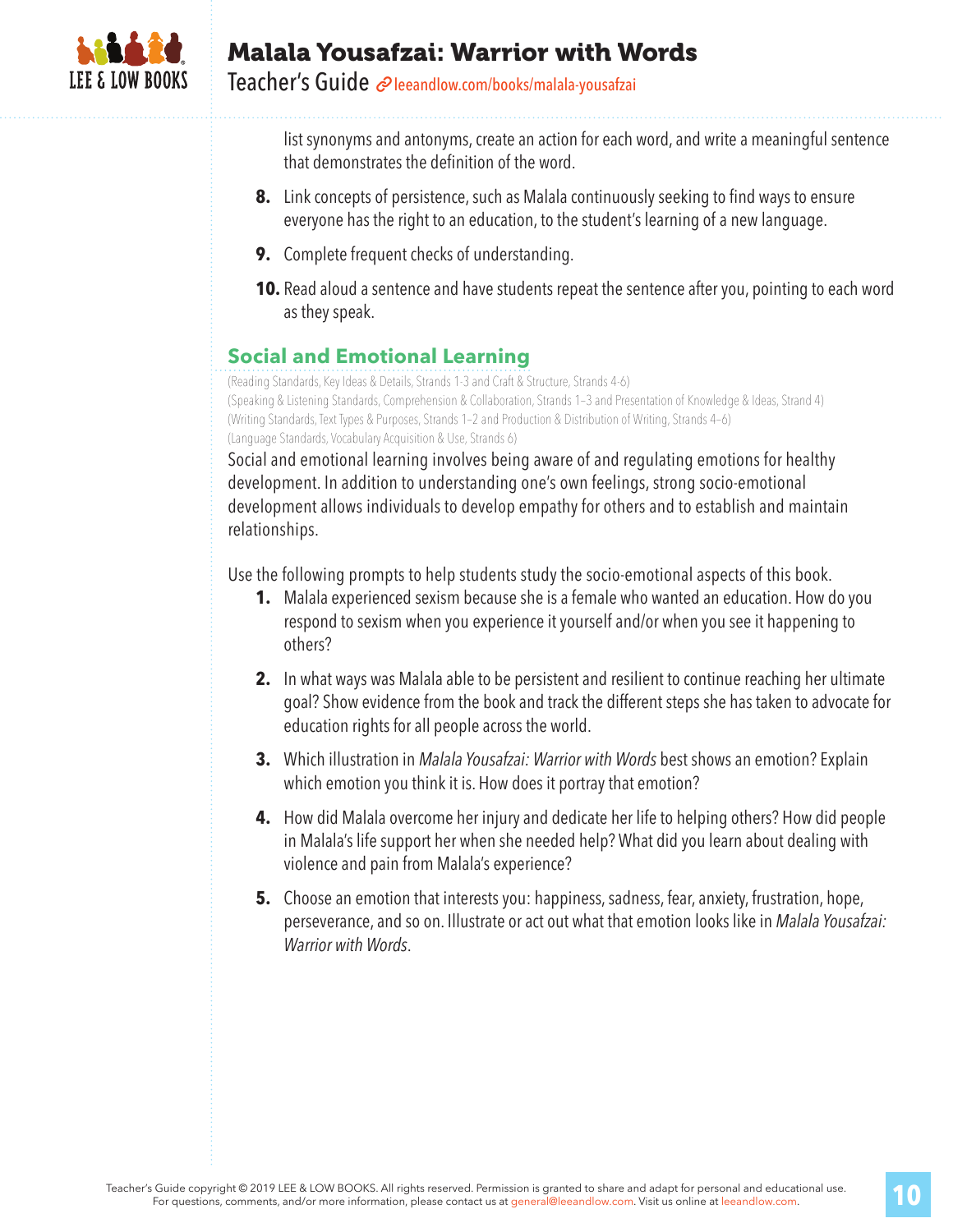

Teacher's Guide Pleeandlow.com/books/malala-yousafzai

## **INTERDISCIPLINARY ACTIVITIES**

(Introduction to the Standards, page 7: Students who are college and career ready must be able to build strong content knowledge, value evidence, and use technology and digital media strategically and capably)

Use some of the following activities to help students integrate their reading experiences with other curriculum areas. These can also be used for extension activities, for advanced readers, and for building a home-school connection.

### **English/Language Arts**

(Reading Standards, Key Ideas and Details, Strands 1–3; Craft and Structure, Strands 4–6; Integration of Knowledge & Ideas, Strands 7–9; Range of Reading of Text Complexity, Strand 10)

(Writing Standards, Text Types & Purposes, Strands 1–3; Production & Distribution of Writing, Strands 4 and 6; Research to Build & Present Knowledge, Strands 7–9; Range of Writing, Strand 10)

(Speaking and Listening Standards, Comprehension and Collaboration, Strands 1–3; Presentation of Knowledge and Ideas, Strands 4–6)

- **Conduct a unit on other biographies about inspiring women.** What do students notice about the writing style that is used to convey the person's life? How do the authors' styles compare? How do the illustrations add to the story and the description of the person's life? How does the author use descriptive language to write about the person's legacy? Why do you think the author chose to write this biography? Other Lee & Low biographies about women include *Seeds of Change: Planting a Path to Peace* (https://www.leeandlow.com/ books/seeds-of-change), *Catching the Moon: The Story of a Young Girl's Baseball Dream* (https://www.leeandlow.com/books/catching-the-moon), *Zora Hurston and the Chinaberry Tree* (https://www.leeandlow.com/books/zora-hurston-and-the-chinaberry-tree), *Shining Star: The Anna May Wong Story* (https://www.leeandlow.com/books/shining-star), *Midnight Teacher: Lilly Ann Granderson and Her Secret School* (https://www.leeandlow.com/books/midnightteacher), *Irena's Jars of Secrets* (https://www.leeandlow.com/books/irena-s-jars-of-secrets) and *In Her Hands: The Story of Sculptor Augusta Savage* (https://www.leeandlow.com/books/in-herhands). Have students share their findings in a written format of their choosing.
- **Consider also creating a Malala Yousafzai unit featuring different books about Malala Yousafzai in your classroom or library, if applicable.** After reading all the books about Malala, create a graphic organizer with the title of each book at the top and have students generate ideas about the different things they learned about Malala from each text. After students look at the findings across the texts, have them share in writing what they learned from the experience of reading different kinds of books about the same person. How did each book make them think about Malala? How did each format (whether it was a picture book or chapter book) help them understand something new about Malala?

• **As a follow-up activity, using what students learned from the biography study, have them select a woman of color and write their own biography about the person.** What did students learn about descriptive language from the biographies that they can demonstrate in their own writing? What kind of resources did the authors collect about the person, and how did students choose the information they wanted to share with their readers? Students may then present their biographies during a writing celebration.

• **Have students select one of Malala's quotes from** *Malala Yousafzai: Warrior with Words***.**  Some examples include: "We will bring change through our voice." "Our words can change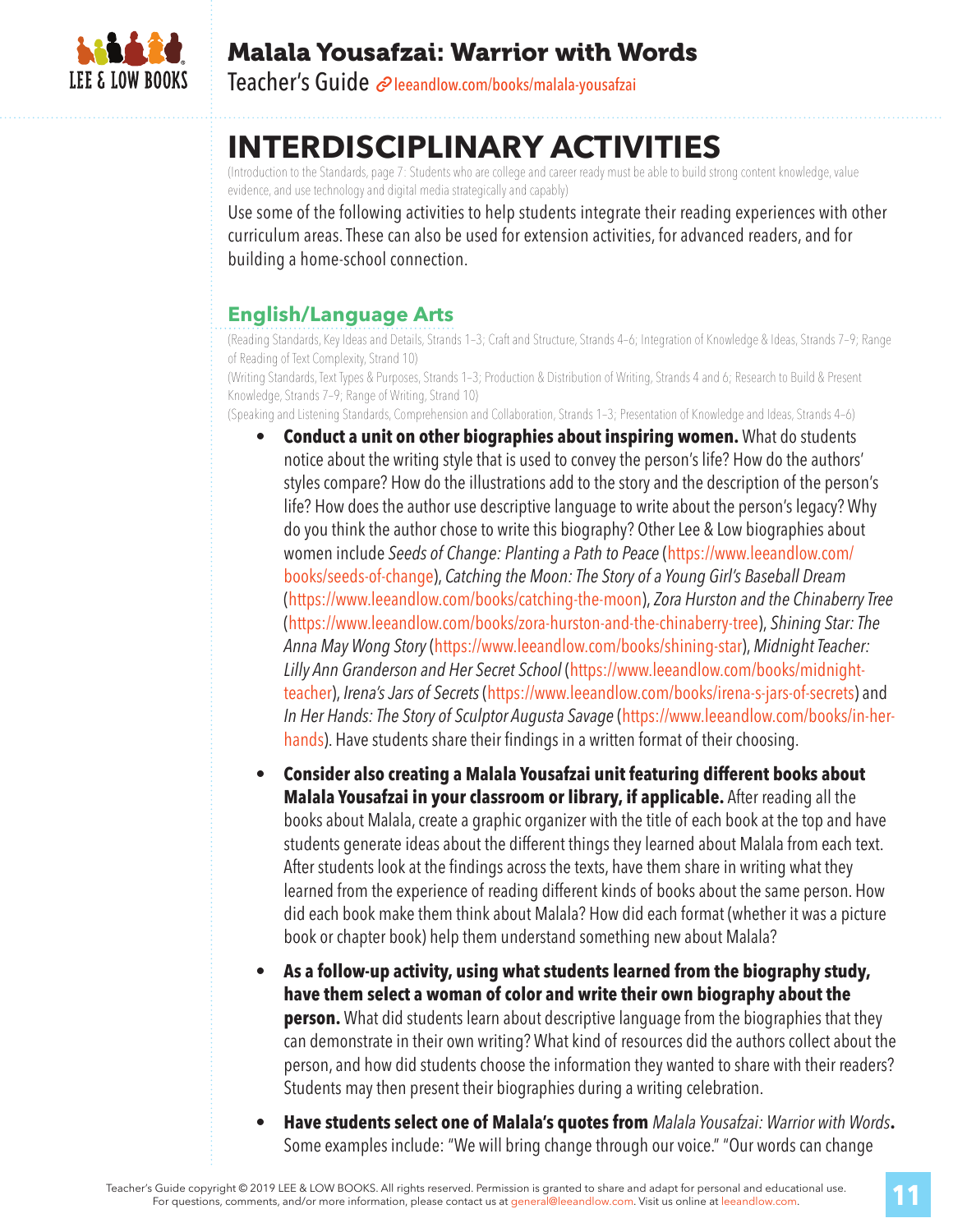

Teacher's Guide Pleeandlow.com/books/malala-yousafzai

the world." "Education is our basic right." Each students may then write what the quote means to her or him after reading *Malala Yousafzai: Warrior with Words*. How do Malala's initiatives and goals inspire students? Students can connect Malala's quotes with their own passions and how they may want to change the world.

- **Have students read the interview with Malala entitled "In fighting for girls' education, UN advocate Malala Yousafzai finds her purpose" (**https://news.un.org/en/ story/2017/10/567872-interview-fighting-girls-education-un-advocate-malala-yousafzai-findsher**) and then write a written response in reaction to the interview.** What was it like to read an interview with Malala Yousafzai as opposed to reading a picture-book biography of Malala? What did students learn from reading the interview as opposed to reading the picture book? Students may create a graphic organizer and use columns to compare what it was like reading a primary source document, such as an interview, versus a picture-book biography. Encourage students to think about writing a nonfiction article, such as an interview, about Malala versus a picture-book biography. How would those processes be different? Students can share their findings with a partner, a small group, or the whole class.
- **As a follow-up activity, tell students to imagine they will be interviewing Malala for a local newspaper or talk show.** Ask students to develop a list of five interview questions they want to ask that weren't answered in the interview they read for the previous activity. What do students want to learn about the Malala's work now? Lead a class discussion, creating a combined list of questions and then narrowing that list down to ten questions.
- **Encourage students watch Malala's Nobel Peace Prize Speech (**https://www.youtube. com/watch?v=MOqIotJrFVM&t=1281s**).** What were students' takeaways from watching her speech? What lessons does Malala have to share, and what did students learn from her? How does Malala inspire them to live their own lives, interact with their families, and advocate for others in need, especially in the effort to access education? Students can share their findings in writing and with a partner, a small group, or the whole class.
- **Have students come up with a list of questions to ask author Karen Leggett Abouraya.** Have students brainstorm a list of interview questions for Karen. What do students want to know about the process behind writing a children's book? Why did she want to write a book about Malala Yousafzai? How did she conduct her research on Malala Yousafzai? Where did Karen get the inspiration for her other picture book, *Hands Around the Library: Protecting Egypt's Treasured Books*? Consider getting a copy of Hands Around the Library to read aloud to students in your classroom or library (https://www.handsaroundthelibrary.com/ hands-around-the-library.html). Afterward, you may wish to contact Karen and invite her to your school, library, or other setting for an author visit in person or online (http://childrenslit. com/2014/11/05/karen-leggett-abouraya/) (https://www.handsaroundthelibrary.com/visits. html).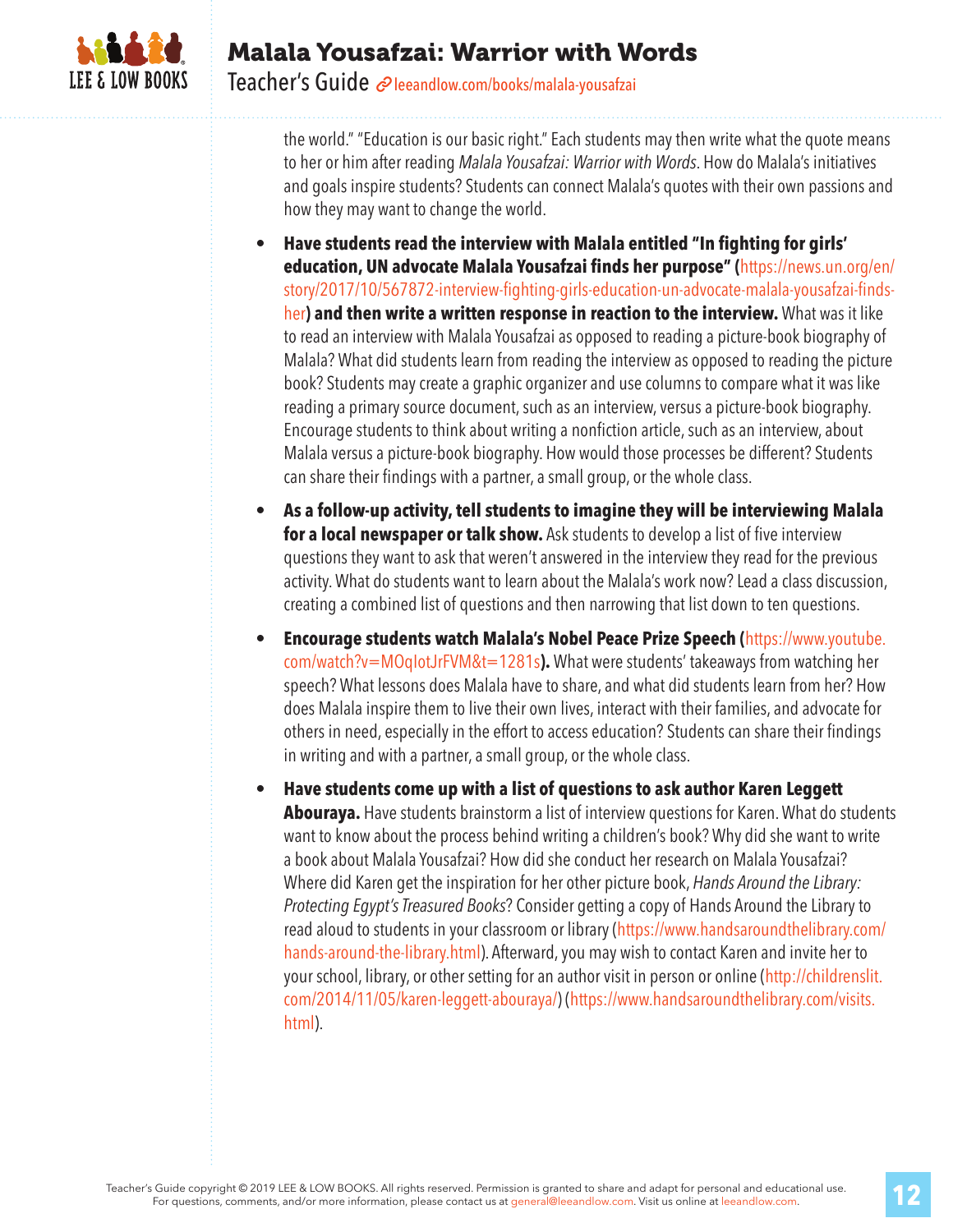

Teacher's Guide Pleeandlow.com/books/malala-yousafzai

#### **Social Studies/Geography**

(Reading Standards, Key Ideas and Details, Strands 1-3, Craft and Structure, Strands 4-6, Integration of Knowledge & Ideas, Strands 7-9, Range of Reading of Text Complexity, Strand 10) (Writing Standards, Text Types & Purposes, Strands 1-3, Production & Distribution of Writing, Strands 4 and 6, Research to Build & Present Knowledge, Strands 7-9, and Range of Writing, Strand 10)

- **Create protest signs with students.** First provide students with index cards with Malala's quotes and phrases from her books, speeches, or interviews. Students can add their own cause or goal to the signs. What are they passionate about that they could include on their signs? How do Malala's words and students' own goals relate? For more ideas and to inspire students, encourage them to visit Author Karen Leggett Abouraya's website: Hands Around the Library and the Resources for Young Writers page (https://www.handsaroundthelibrary.com/ for-young-writers.html).
- **Have students select an organization from the Taking Action section of the book's backmatter to learn more and provide inspiration to get involved with action that's possible in their community.** What are the goals of this particular organization? How does the organization relate to Malala's work? What is the organization doing to improve education and life for children all over the world or in one particular place? How can students get involved with this organization and enact change in their own community? In small groups or with the whole class, students can share their findings, in a visual format of their choosing, highlighting the organization and how it inspires them to do similar work in their area.
- **Divide students into small groups and have them research other young activists today.** Students can answer the following questions: What are their causes? What did they accomplish and what does their current work look like? How did they raise awareness about the particular causes they are passionate about? Why did they become activists about these issues? You may wish to consult these articles to find out more about young activists today: (https://www.cnbc.com/2018/03/08/these-7-young-female-leaders-are-changing-the-world. html) and (https://www.theguardian.com/world/2013/oct/18/teenagers-changing-worldmalala-yousafzai). In writing and/or with videos, students can share their findings about the person of their choosing, including photographs and a description of the person, with a partner, a small group, or the whole class.
- **Have students map the places Malala lived throughout the book.** Ask students to create and write their own postcards from one of those places using the Postcard Creator from ReadWriteThink.org (http://www.readwritethink.org/classroom-resources/student-interactives/ postcard-creator-30061.html). How were these places impactful in Malala's life? What was happening in these places during the specific time period when Malala lived there? On their postcards, students may wish to use bullet points to highlight the most important moments from Malala's life and the historical events that occurred.
- **Ask students to research the Swat Valley in Pakistan in more detail.** What was going on socially and politically in the 21st century? What challenges did the Swat Valley face? How did the Taliban affect the Swat Valley and neighboring areas? Students can refer to the Backmatter for more information about Pakistan and the Taliban and present their findings in a visual format of their choosing (https://www.bbc.com/news/world-south-asia-12965779) (https://www.npr.org/sections/parallels/2018/06/02/601521263/once-ruled-by-taliban-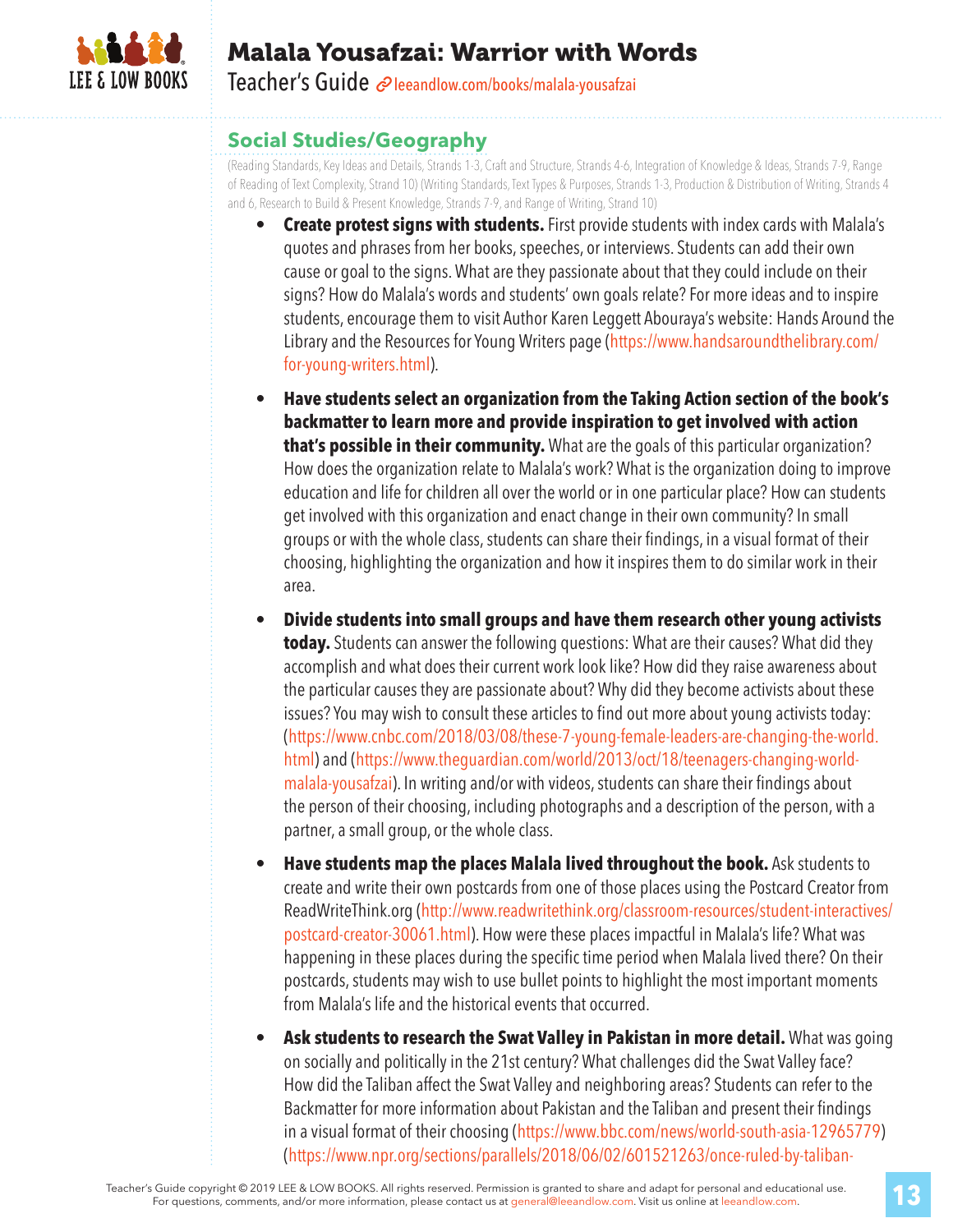

Teacher's Guide Pleeandlow.com/books/malala-yousafzai

#### residents-of-pakistans-swat-valley-say-army-should-leave).

• **Create a timeline of Malala's life.** On a large timeline, have students work in groups to mark each monumental event in Malala's life. How did all of the events lead up to her work as an activist and advocate for global education? Display the timeline in a large space in the classroom or library so students may refer to it easily.

### **Arts/Performing Arts**

(Reading Standards, Key Ideas and Details, Strands 1-3, Craft and Structure, Strands 4-6, Integration of Knowledge & Ideas, Strands 7-9, Range of Reading of Text Complexity, Strand 10) (Writing Standards, Text Types & Purposes, Strands 1-3, Production & Distribution of Writing, Strands 4 and 6, Research to Build & Present Knowledge, Strands 7-9, and Range of Writing, Strand 10) (Speaking and Listening Standards, Comprehension and Collaboration, Strands 1-3, Presentation of Knowledge and Ideas, Strands 4-6)

- **Have students come up with questions for an interview with the book's illustrator, Susan L. Roth.** What is the process behind creating the illustrations for a children's book? What medium did she choose to create the illustrations? Why? How did she select the images that appear throughout the book? How does her work showcase the themes of the book? Visit Susan's website for more information about her and her work (http://susanlroth. com/).
- **Have students create collage illustrations that represent causes about which they are passionate.** Students can study Susan L. Roth's style and arrange paper as best they see fit to encapsulate the ways they want to advocate for change about their particular topic. Students can create collages using materials such as construction paper, old newspapers, magazines, cloth, and other recycled materials.
- **Consider having students conduct an illustrator study about Susan L. Roth.** Other Lee & Low titles Susan L. Roth has illustrated include: *Parrots Over Puerto Rico* (https://www. leeandlow.com/books/parrots-over-puertorico), *The Mangrove Tree* (https://www. leeandlow. com/books/the-mangrove-tree), *Prairie Dog Song* (https://www.leeandlow.com/ books/prairiedog-song), and *Every Month Is a New Year* (https://www.leeandlow.com/books/every-month-isa-new-year). Display the books for students to examine the illustrations and have students talk about how Susan L. Roth's artwork is similar across the books, and how it differs per book.
- **Encourage students to select an illustration from** *Malala Yousafzai: Warrior with Words* **that resonated with them the most.** Have students write a reflection about the illustration. What stood out to them? How did it make them feel? What did it make them think about?

#### **School-Home Connection**

(Reading Standards, Integration of Knowledge and Ideas, Strands 7 and 9) (Writing Standards, Text Types & Purposes, Strands 1–3, Production & Distribution of Writing, Strand 4, and Research to Build & Present Knowledge, Strands 7–9, Range of Writing, Strand 10) (Speaking and Listening Standards, Comprehension and Collaboration, Strands 1–3, Presentation of Knowledge and Ideas, Strands 4–6)

- **Ask students to create portraits of people who are their personal role models through drawing, collage, or photographs.** In writing, students should describe what actions and qualities they admire about the people. How do the people inspire them?
- **Have students interview a parent, a guardian, or an adult mentor about her or his**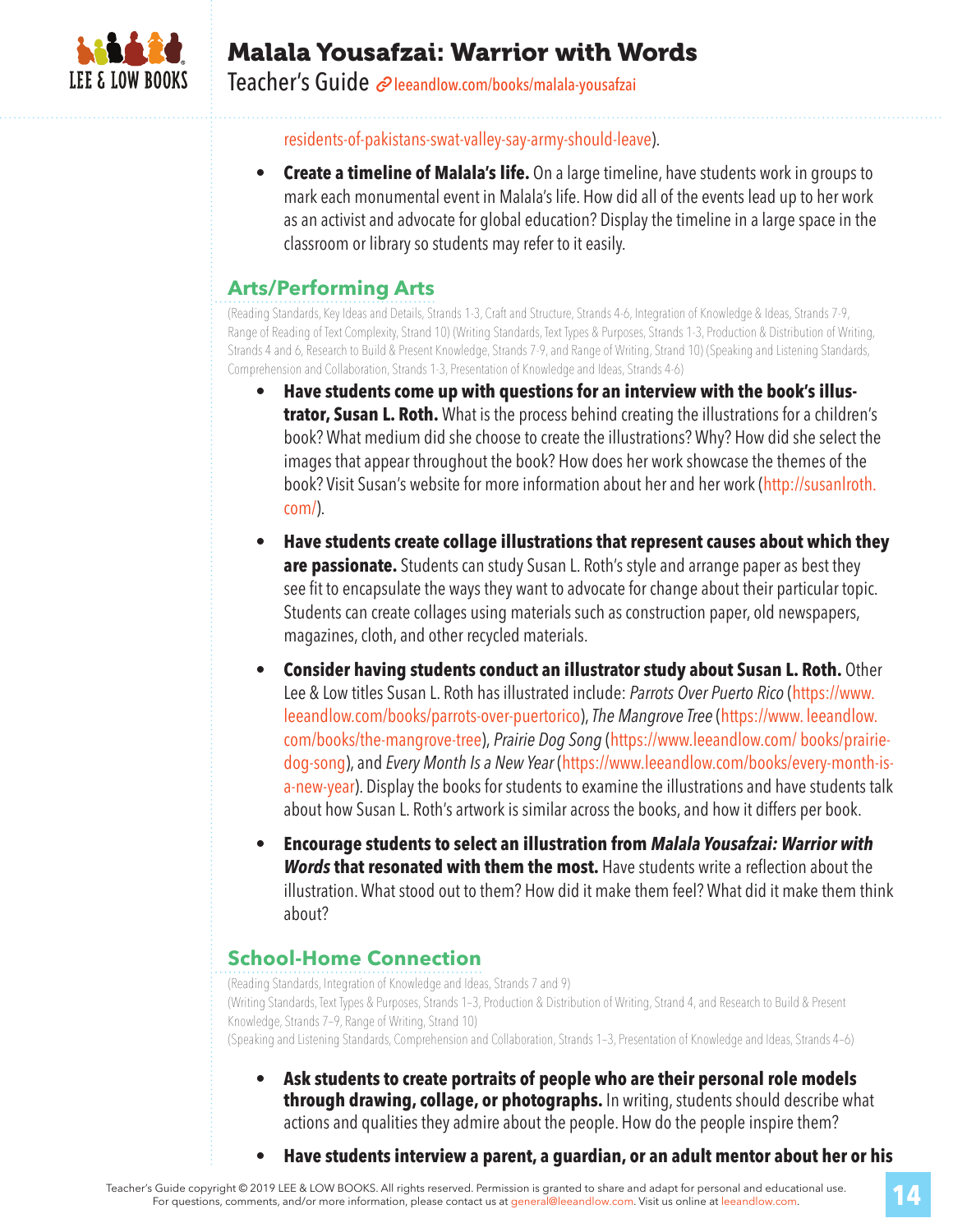

Teacher's Guide Pleeandlow.com/books/malala-yousafzai

**experiences fighting for something she or he believes in or about going through a hardship.** How did the person react to and handle the situation when she or he was faced with obstacles? What does the person remember about the political climate during her or his youth? What advice does the person have for someone trying to take up a cause and stand up for justice today?

• **If resources are accessible, have students and families research other titles featuring women activists.** What did they find? What women activists did they know about before, and who did they discover in their research? How did their legacy and impact affect others?